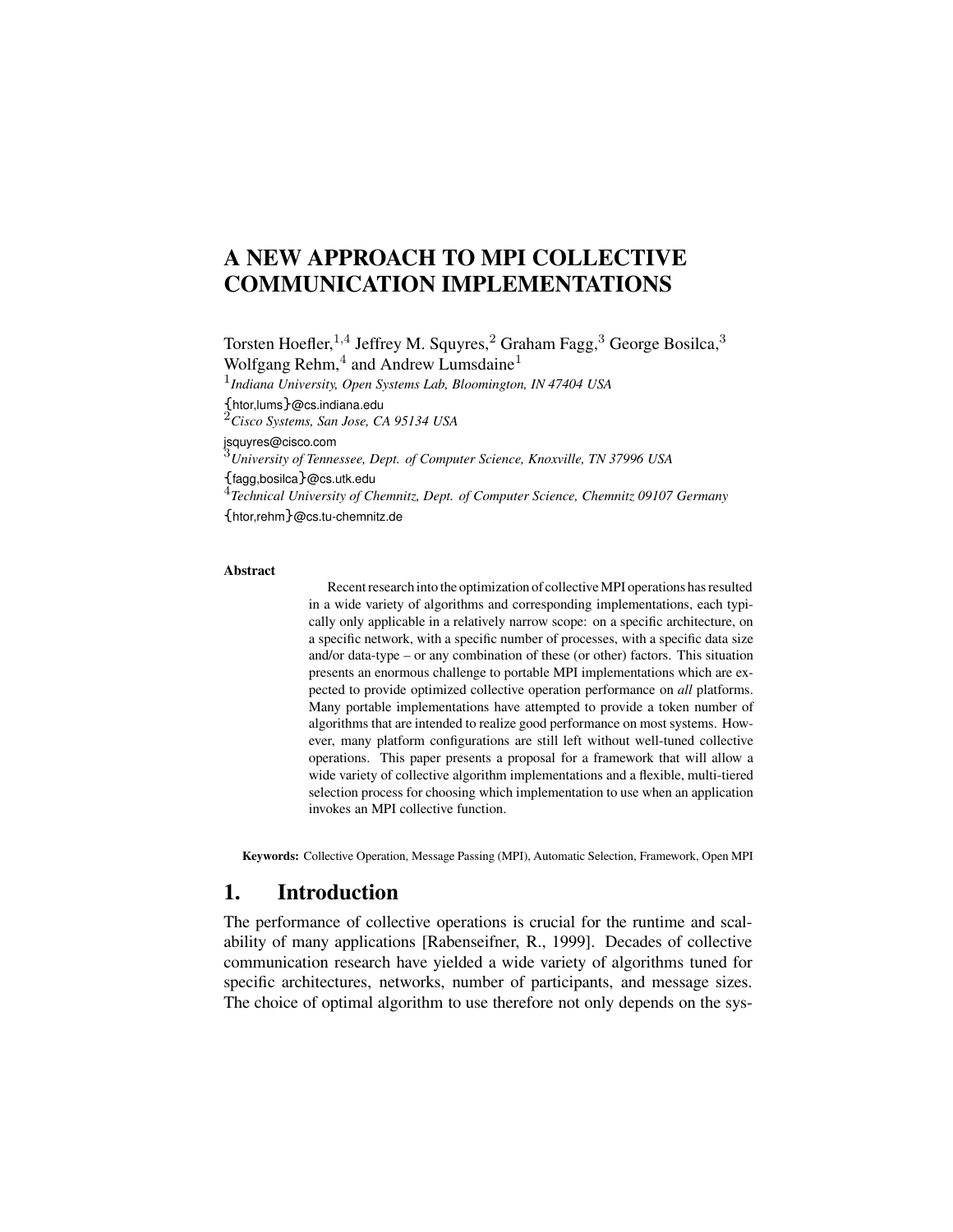tem that the application is running on, but also the parameters of the collective function that was invoked (e.g., number of peers, data size, data type). The sheer number of algorithms available becomes a fundamental problem when optimizing a portable Message Passing Interface (MPI) library – how should it choose which algorithm to use at runtime?

Our work aims at providing the capability to automatically select the optimal collective implementation for each system and MPI argument set. Such an approach can potentially result in a large performance gain for each collective function invocation [Pjesivac-Grbovic, J. et. al., 2005; Hoefler, T. et. al., 2005; Mitra et al., 1995].

Predictive performance models of point to point communications (such as LogP [Culler, D. et. al., 1993] or LogGP [Alexandrov, A. et. al., 1995]) can return a reasonable approximation of collective communication performance upon which we can base the selection of the collective implementation. Hence, invoking modeling functions at runtime to estimate the algorithm performance is one approach to determine which should be used.

However, such modeling techniques are not necessarily relevant for hardwareassisted collective operations (or other implementations not based on point-topoint operations). Indeed, hardware-based collectives typically outperform even the best software-based algorithms; it is a reasonable optimization to directly invoke available hardware-based collectives and bypass any modeling evaluation.

Based on these considerations and the ideas proposed in [Squyres, J. M. et. al., 2004], we present the design of a next-generation collective framework with the following goals:

1. Enable fine-grained algorithm selection such that a selection atom is an individual function.

2. Perform efficient run-time decisions based on the MPI function arguments.

3. Enable a "fast path" for trivial decisions (e.g., hardware implementations).

4. Enforce a modular approach, preserving the simplicity of adding (and removing) algorithms – especially by third parties.

5. Enable *all* algorithms – even those added by third parties – to be automatically used by user applications, testing, and benchmarking tools.

The rest of this paper is divided as follows: Section 2 discusses related work. Section 3 describes the architecture of our approach. The logic for selecting which algorithm to use is described in Section 4, followed by an analysis of its applicability to a set of real world applications. The last section draws conclusions and points out further work.

### **2. Related Work**

Many research groups inherently limit the selection problem by implementing only a subset ofthe standardized collective operationsto fit their particular needs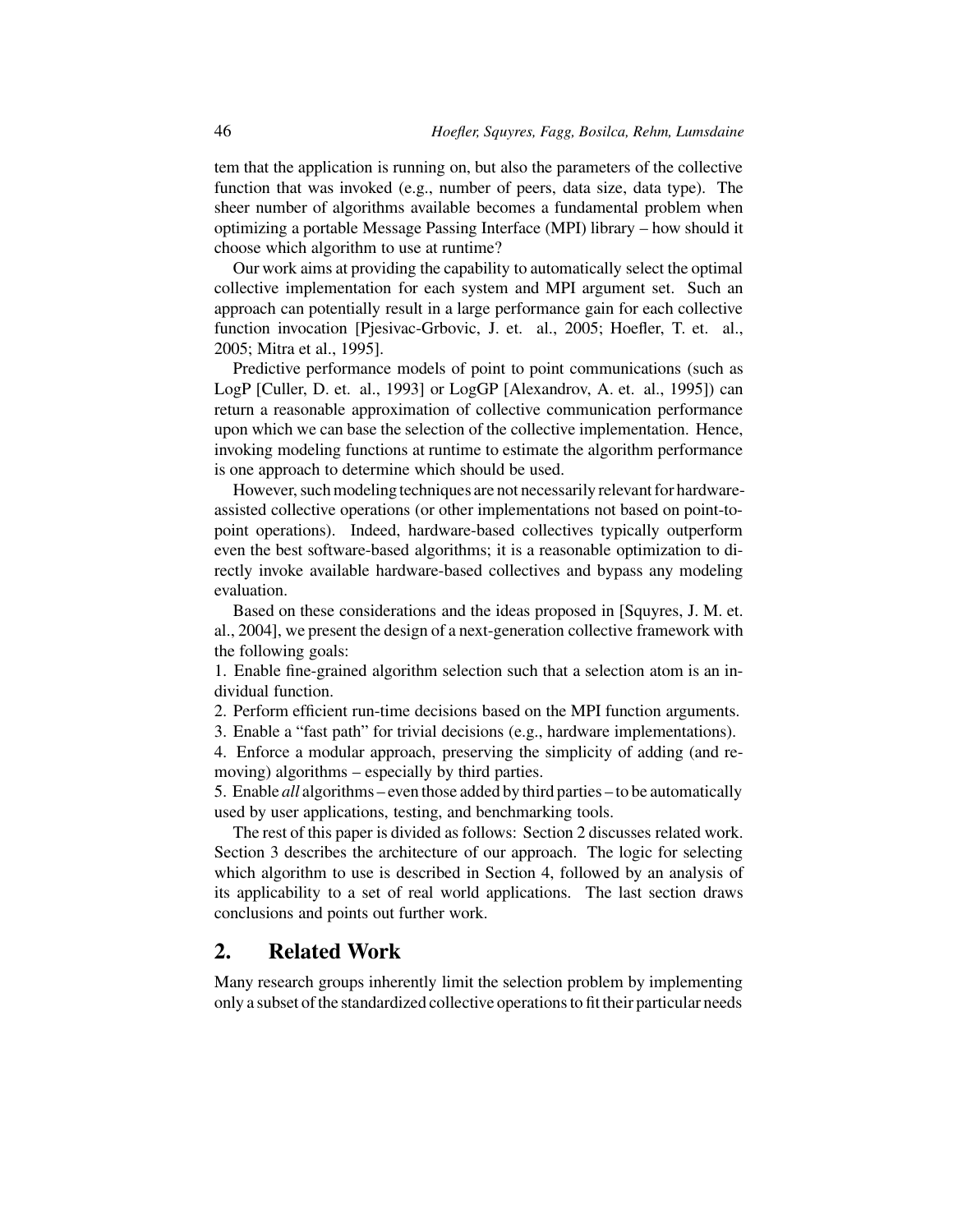and assume that those algorithms are globally applicable [Huse, 1999; Chan, E.W. et. al., 2004]. Some MPI implementations (as MPICH [Gropp, W. et. al., 1996], MPICH2 [MPICH2 Developers, 2006], LAM/MPI [Burns, 1994]) do their selection of the collective implementation to use either statically at compile time or based on a limited number of arguments at runtime. The selection decision is typically based on the communicator and/or data size and does not take into account network characteristics (such as bandwidth and/or latency) and ignores the physical network topology.

FT-MPI [Fagg, G.E. et. al., 2004] and current generations of Open MPI [Gabriel and et al., 2004] base their decisions on an augmented set of parameters which include the network characteristics. However, in order to make the right selection, a decision tablemust be built prior to the execution by a benchmarking tool. This input file has to be generated by an external tool after running intensive set of benchmarks. The cost of building the decision table on the full set of possible combination of arguments can be prohibitive (especially for large clusters); a subset of all available nodes and/or algorithms may need to be used, leading to the selection of a sub-optimal algorithm in some cases. Even though this approach can provide an increase in performance, it is difficult to add a new algorithm since both the decision function and the benchmark tool have to be modified in order to include the new algorithm.

Similar modular approaches were described by Vadhiyar et. al. [Vadhiyar, S.S. et. al., 2000] and Hartmann et. al. [Hartmann, O. et. al., 2006]. Both propose methods and show the potential benefits of selecting between collective algorithms during runtime. However, these approaches are limited to a small set of implemented algorithms and not easily extensible by third party implementers.

### **3. Framework Architecture**

We propose a hierarchical framework architecture composed of collective components, collective modules and collective functions. A collective component is the software entity which is provided by the module implementer and it generates communicator specific modules on request (called query in the following). Each component is loaded, queried and unloaded by the framework. A collective module is a software instance of a collective operation bound to a specific communicator. A collective component may return an arbitrary number of collective modules during the query. A collective module may have one or more (opaque) collective functions to perform the collective operation available. Additionally, each module defines an evaluation function which returns a collective function pointer and an estimated time for each MPI argument set.

We divide the architecture into three main parts. The software architecture defines the nesting of software entities. The usage and interaction of the software entities during the program run is defined in the runtime architecture. The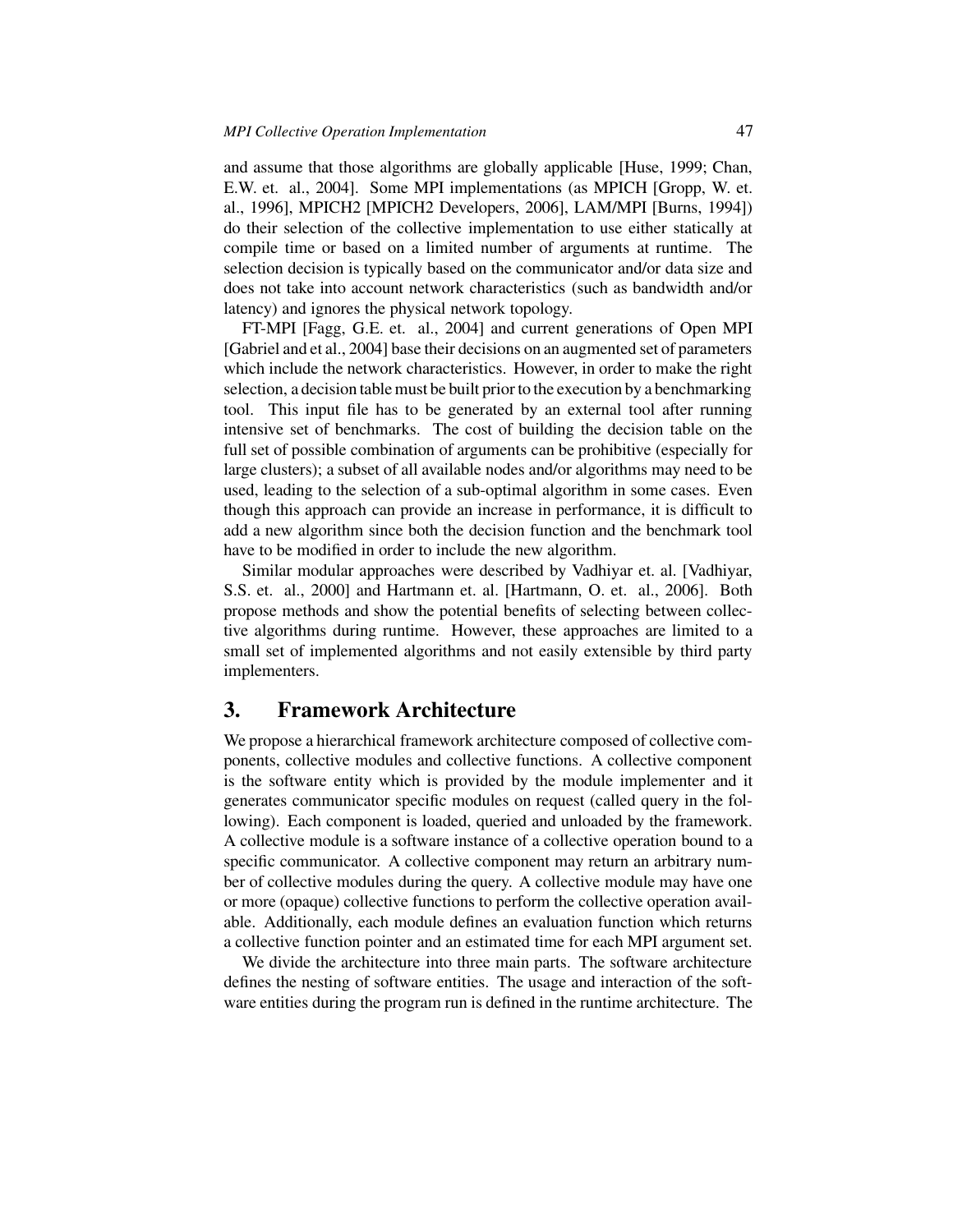decision architecture, which can be omitted with the "fast path", defines the decision logic used during function invocation and possible optimizations.

#### **Software Architecture**

The software architecture is explained by example in Fig. 1. This example shows only a subset of all available collectives. However, a basic implementation of all collectives is provided with the framework, therefore at least one collective function is available at any time. The example shows two available collective components, called "Component A" and "Component B". Both components are loaded by the framework during start-up and maintained on

| Component A                                                            |                                 | Component B                                                    |                                     |
|------------------------------------------------------------------------|---------------------------------|----------------------------------------------------------------|-------------------------------------|
| <b>Broadcast Module</b>                                                | <b>Barrier Module</b>           | Alltoall Module                                                | <b>Broadcast Module</b>             |
| *broadcast fn 1<br>*broadcast fn 2<br>*broadcast eval fn               | *barrier fn<br>*barrier eval fn | *alltoall fn 1<br>*alltoall fn 2<br>*alltoall eval fn          | *broadcast fn<br>*broadcast_eval_fn |
| Gather Module<br>$*$ gather fn 1<br>$*$ gather fn 2<br>*gather eval fn | .                               | <b>Broadcast Module</b><br>*broadcast fn<br>*broadcast eval fn | . .                                 |

*Figure 1.* Software Architecture

a list of active components. The initialization of the framework during startup (MPI INIT), where all available components are loaded and initialized, is shown in Fig. 2. The user can select specific components via framework pa-



*Figure 2.* Actions during MPI INIT

rameters. Each loaded component may disable itself during start-up if not all requirements (e.g., special hardware) are met. Fig. 1 shows that implementations for MPI BCAST, MPI BARRIER, MPI GATHER, and MPI ALLTOALL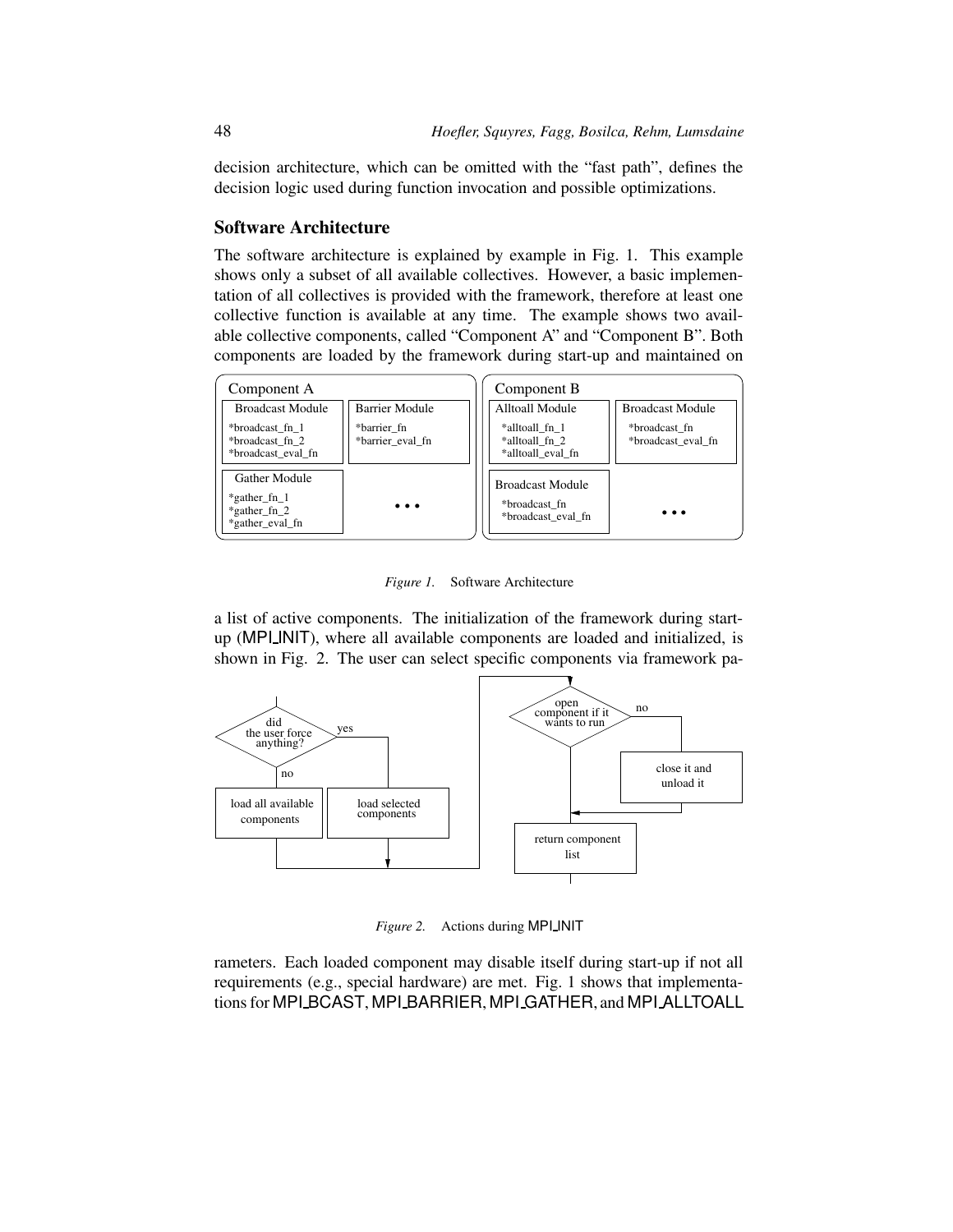are available to the framework. All available components are queried with each communicator during its construction, including the default communicators MPI COMM WORLD and MPI COMM SELF. This procedure is shown in Fig. 3. Each component returns an array of available modules to the frame-



*Figure 3.* Actions during Communicator Construction

work which adds the modules to a list of runnable modules ( $\alpha$ vail\_ $\alpha$ op>) on each communicator. A unification, typically represented by a global operation, of this list ensures that all selectable modules are available on all nodes of this communicator (some of them may not have the right hardware requirements). Finally, the runtime architecture of this communicator is initialized by the framework. This architecture is described in detail in the next section.

#### **Runtime Architecture**

Each instantiated module offers an evaluation function to the framework. This evaluation function returns the function pointer to the fastest internal implementation. This means that more than one implementation may exist inside a single module. Our example in Fig. 1 depicts a single MPI BCAST implementation and two opaque MPI BCAST functions implemented in "Component A". This shows that the module is allowed to implement opaque functions and to select between them independently of the framework. This offers the possibility to implement a more sophisticated selection inside a single module if the module implementer is able to simplify the decision. This reduces the number of modules, the memory footprint, and the decision costs which are discussed later. However, the component is free to return any number of collective modules for a single collective operation. So does "Component B" and offers two distinct MPI BCAST implementations which can be turned into two MPI BCAST modules.

Fig. 4 shows the runtime architecture for two communicators, "Communi-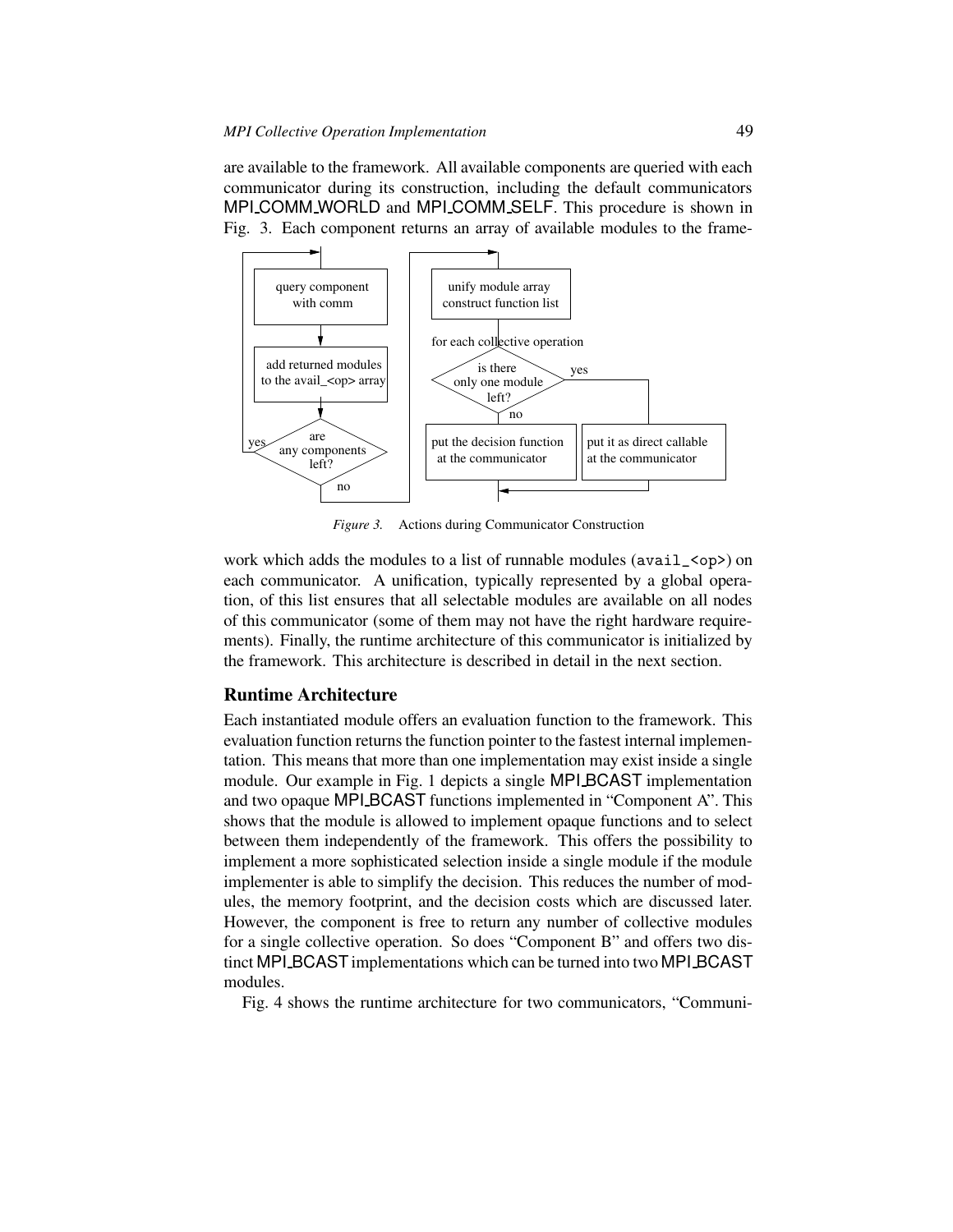

*Figure 4.* Runtime Architecture

cator 1" and "Communicator 2". All modules returned by queried components are attached to communicator which was used to query the component. The framework maintains a communicator-specific list of available modules per collective operation. Each module implements a single collective operation which meets the fine grained selection criterion in goal 1. The dashed arrows in Fig. 4 point to the collective implementation in the "Component A" or "Component B" component which acts as a code-base for the collective module. This shows that each component can create multiple modules which can be attached to different communicators. Each communicator can manage an arbitrary number of collective modules to perform a collective operation. The module to process a specific collective call is selected depending on the actual MPI arguments during invocation. However, the collective function is called directly if there is only a single module available, or a single module is enforced by the user (cf. Fig. 3). This direct invocation is called "fast path" as it does not introduce any additional overhead.

### **4. Selection Logic**

The example in Fig. 4 shows that there is only a single MPI BARRIER and MPI GATHER module available for "Communicator 1". As a result, both operations are called directly using the "fast path" without any selection overhead. However, there are two MPI BCAST implementations available for this communicator which means that there has to be some intermediate layer to select one of those depending on the arguments. This layer is called selection logic and is implemented in a set of MPI operation specific decision functions. The "fast path" enforces that the function arguments of these decision functions are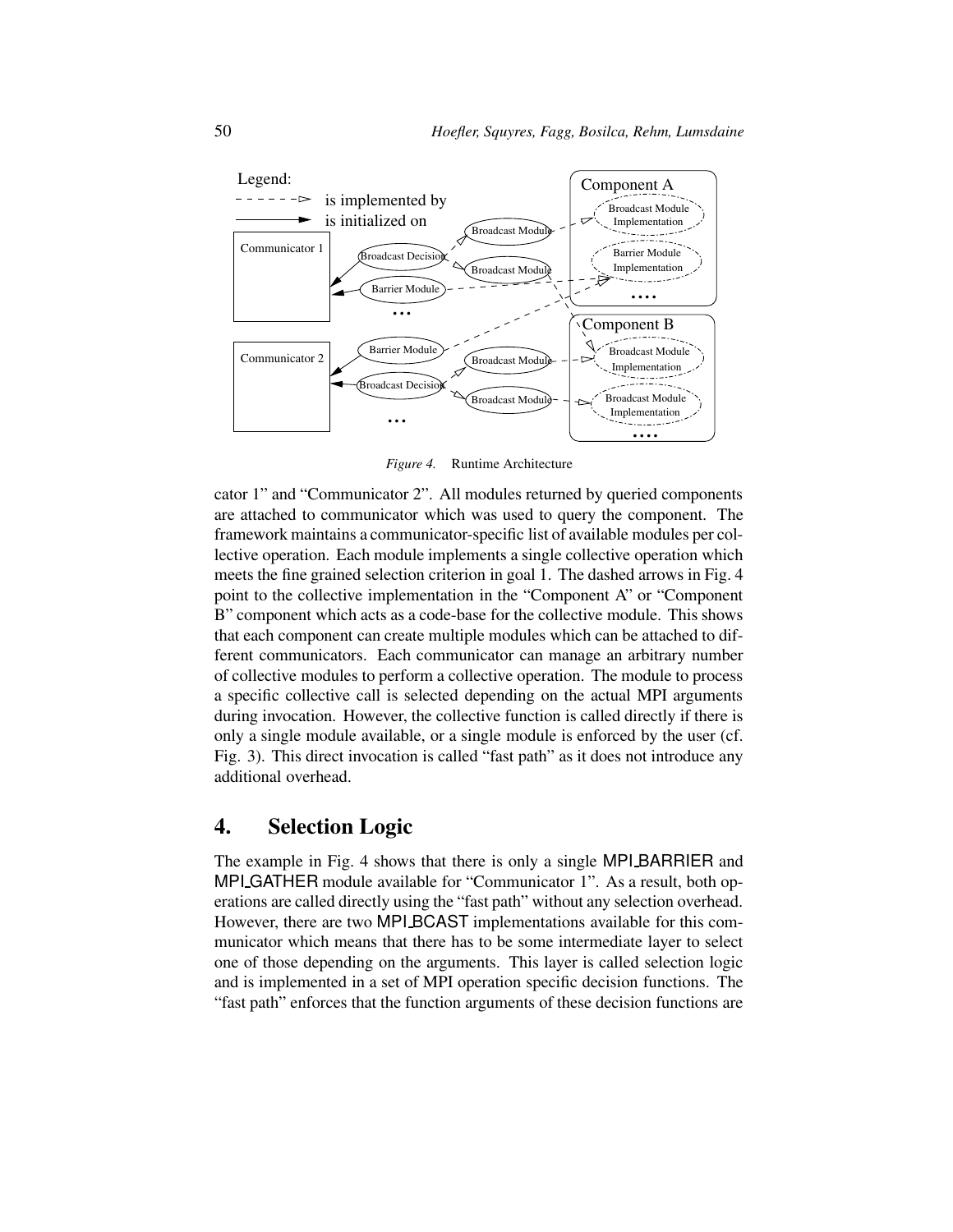identical to the actual arguments of the collective functions because the upper layer is not aware of the selection logic. This means that the call to the decision function is completely transparent to the upper layer. The selection logic with the MPI BCAST decision function isshown in Fig. 4 and the actions performed during the invocation of a collective operation are shown in Fig. 5. The first



*Figure* 5. Actions during a collective function call

action isto check if these arguments have already been issued and if the decision result is in the cache. If this is true, the whole decision functionality and the related overhead can be skipped and the fastest function is called directly via its cached function pointer. However, if the arguments have not been called before (or have been evicted from the cache to free memory), the selection needs to be performed for the particular argument set. This means that all runnable modules (modules in the avail\_<op> array at the communicator) are queried for their estimated running time. The module that returns the lowest running time is added to the cache for future calls and invoked to perform the collective operation.

The decision function performs the MPI argument specific selection of collective modules based on querying the evaluation function of each module. The module's evaluation function returns an estimated time in microseconds and a function pointer to its fastest function. Absolute time was chosen as an evaluation criterion because it denotes the least common denominator for our case. This enables the component author to predict or benchmark the running time of all possible collective implementations no matter if it is performed hardware supported or simply on top of point-to-point messages. It is obvious that querying all available modules each time a collective call occurs is extremely costly and can have a catastrophic impact at the application performance. The decision function implements an MPI-argument specific cache which stores the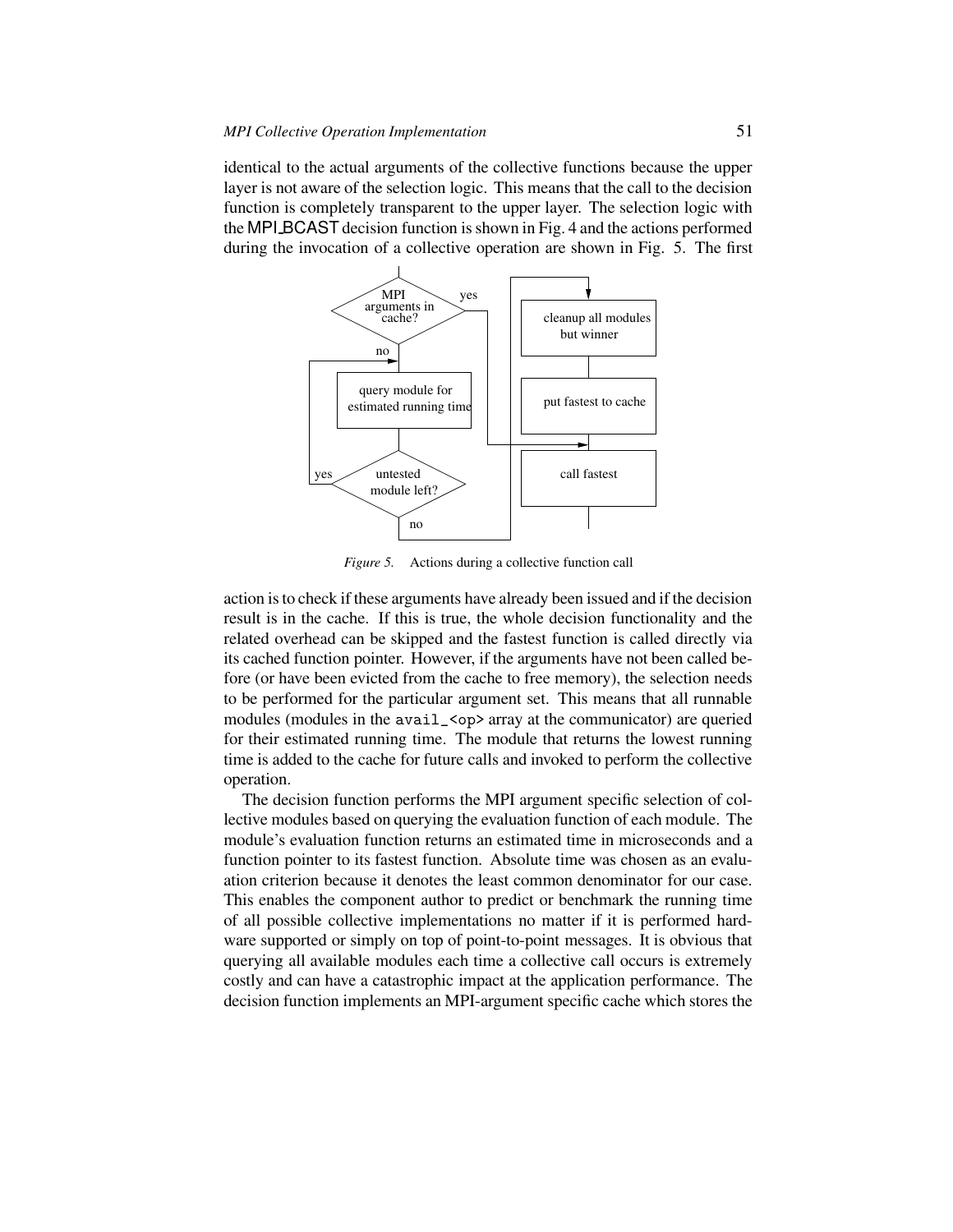collective function pointer to speed up the critical path to reduce the number of the costly queries. The fastest collective function pointer is added to the cache and called after each evaluation. This introduces two questions: How much overhead does the evaluation add to the collective latency and how cache friendly will an application really be. The overhead of the evaluation and the cache friendliness of three MPI applications are analyzed in Section 5

For example, a direct call occurs to Component A's Barrier Module if the application calls MPI Barrier(Communicator 1). This shows the "fast path" which is enabled for the barrier call on Communicator 1. The next MPI call of the application is MPI Bcast(sbuf, 1, MPI INT, 0, Communicator 1) which uses the decision function. This arguments are not yet in the cache (i.e., have not been called before). The decision function queries both Broadcast Modules of Component A and Component B for their fastest function (-pointer) and its estimated running time. The function pointer of the fastest function is inserted into the cache and it is called to perform the collective. If another call to MPI Bcast(sbuf, 1, MPI INT, 0, Communicator 1) occurs, we already know the fastest function (in the cache) and call it without evaluating all modules. However, if a call to MPI Bcast (sbuf, 2, MPI INT, 0, Communicator 1) occurs, we have to reevaluate all modules again.

#### **Decision Overhead**

The argument cache can be implemented as a collision-free hash-table which has an ideal complexity of  $O(1)$ . The costly part is if a cache miss occurs (i.e., the called argument set is not in the cache, has not been called before). This results in a serial query to the evaluation functions of all available modules. There are many different ways to implement this evaluation function, we will discuss the costs of two approaches on detail.

**Benchmark Based Implementation.** The evaluation function could return a time that is based on an actual benchmark which has previously been run on the system. We assume that the benchmark data has a small memory demand and was loaded during startup. The cost will be approximately a indirect function call and several cache misses. The indirect function call costs has been evaluated in [Barrett, B. et. al., 2005] and turns out to be between 2ns and 10ns. We implemented a simple x86 RDTSC based micro benchmark to measure cache miss penalty which was between  $0.5\mu s$  and  $1.5\mu s$  on all evaluated architectures (Opteron 2.0 GHz, Xeon 2.4 GHz, Athlon MP 1.4 GHz). This shows that each evaluation function call may take some microseconds for a benchmark based implementation.

**Model Based Implementation.** The time to return could also be calculated using a model function like LogP or LogGP. We can assume that the small set of necessary model parameters are already in the cache. Our micro-benchmark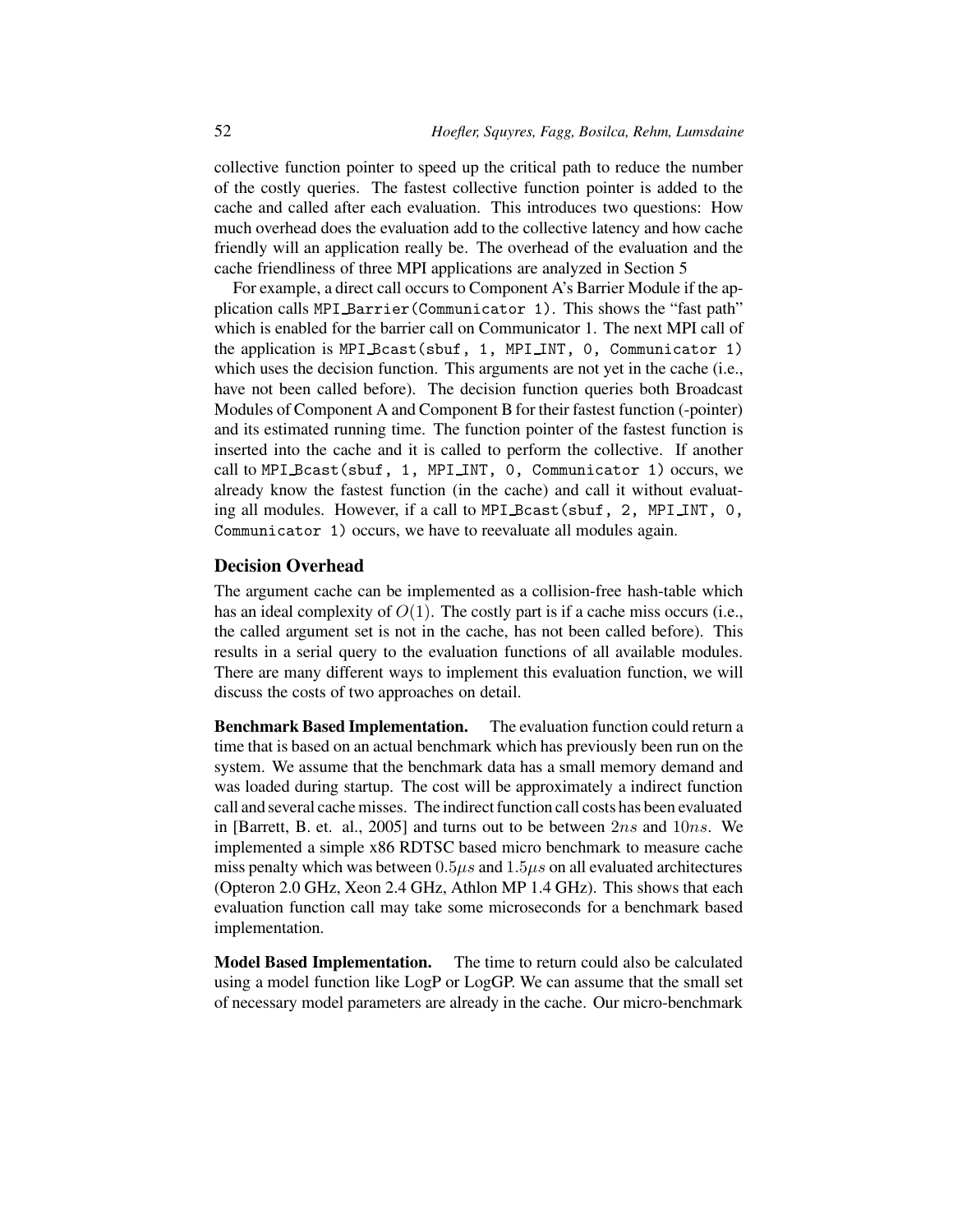measures access times between  $10ns$  and  $50ns$  for cached items and a calculation time of 200ns up to 500ns for the evaluation of a 4th grade polynomial (model function). The overall evaluation should take less than  $1\mu s$  for this case.

This shows that well implemented evaluation functions may need up to  $5\mu s$ to return the result. This should not hurt the application performance to much, because the expected benefits are higher (previous studies show differences in the millisecond scale for several collective implementations). However, the cache may even speed thing up for repeated arguments. The next section analyzes the cache-friendliness of a small set of applications.

#### **Analyzing the Cache Friendliness**

The usage of the cache (i.e., hit and missrates) are not easily predictable because they depend entirely on the application. We measured two different applications to measure their cache friendliness. The first is ABINIT (http://www. abinit.org) which offers two distinct parallelization schemes, band parallelization and CG+FFT parallelization. The second application is CPMD (http://www.cpmd.org/) which is used in its standard configuration. Both applications have been run with a real-world input file and a special library which logs collective calls using the MPI profiling interface. ABINIT issues 295 collective operation calls with 16 different parameter sets (hit rate: 94.6%) for band parallelization. The CG+FFT parallelization uses 53887 collective operations with 75 different argument sets (hit rate: 99.9%). CPMD issues 15428 collective operations with 85 different argument sets (hit rate: 99.4%). Both applications utilize the cache very efficiently.

## **5. Conclusion and Future Work**

We have shown that our new design to select collective implementations during runtime is able to support all kinds of possible collective function implementations. We have also shown that the idea of the MPI argument cache to store the optimal selection will work well with at least some real world application. It is possible to disable the whole selection logic and call every operation via the "fast path". The selection logic enables scientists to add new collective functionality easily and to use it also in productive environments. Next steps will include the implementation and testing of the proposed approach and the analysis of more real applications for their argument cache friendliness.

#### **Acknowledgments**

This work was supported by a grant from the Lilly Endowment and National Science Foundation grant EIA-0202048.